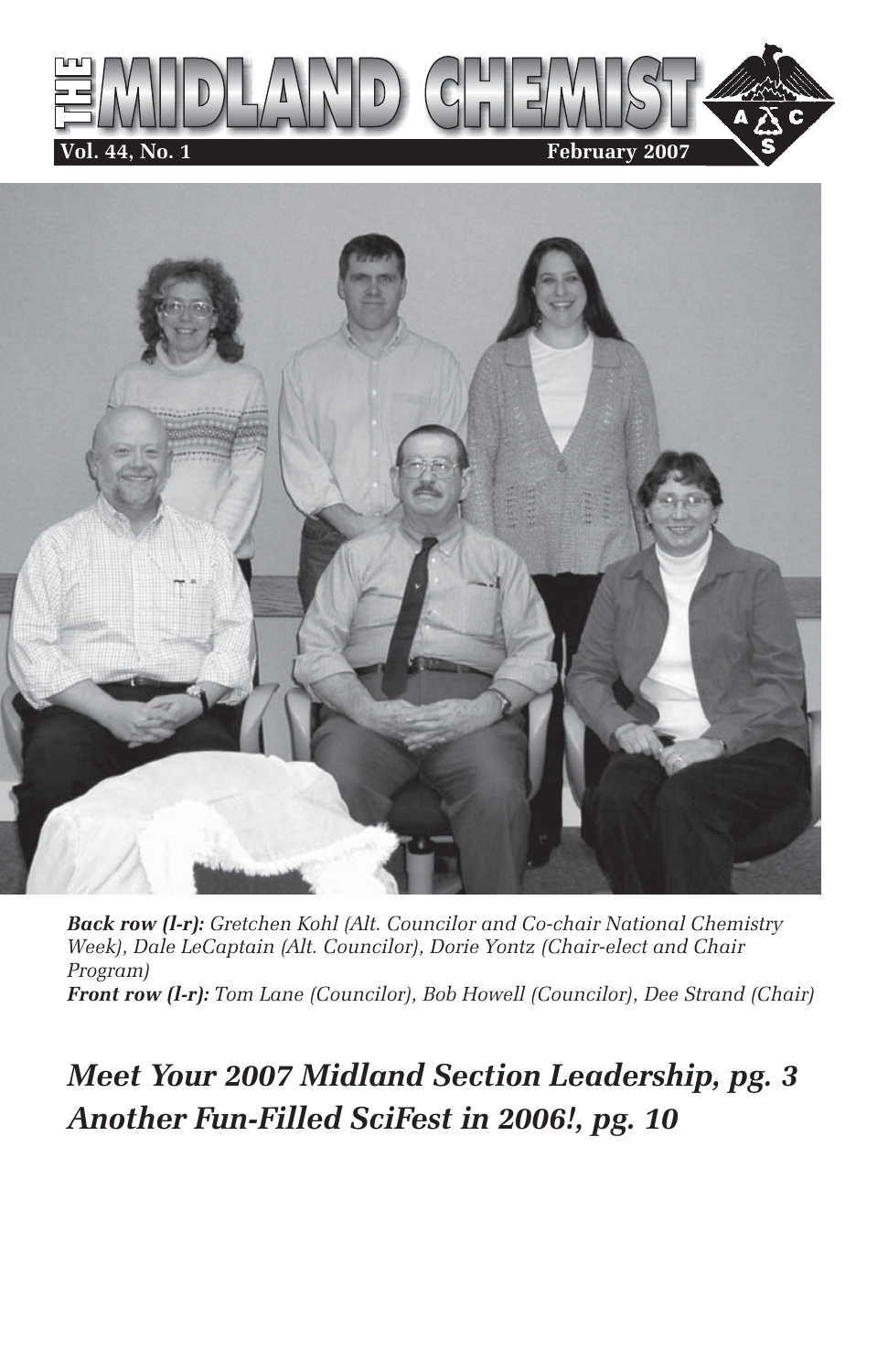

Volume 44, Number 1 February 2007

### *In this Issue...*

*The Midland Chemist* is published six times a year by the Midland Section of the American Chemical Society. American Chemical Society Midland Section PO Box 2695 Midland, MI 48641-2695 http://membership.acs.org/M/Midl

#### *Volunteer Staff*

| 989-832-7485                        |
|-------------------------------------|
| ann.birch@editech-mi.com            |
|                                     |
| Angelo Cassar  Photographer, writer |
|                                     |
| James R. Birch  Design, layout      |
|                                     |

Please submit all articles and photographs to the editor, Ann Birch. Instructions for article submission are on the Midland Section web site, as is contact information for other staff members. Authors can also contact Ann directly with any questions.

Neither *The Midland Chemist*, nor the Midland Section, nor the American Chemical Society assumes any responsibility for the statements and opinions advanced by contributors of or to *The Midland Chemist*.

© Copyright 2007 Midland Section of the American Chemical Society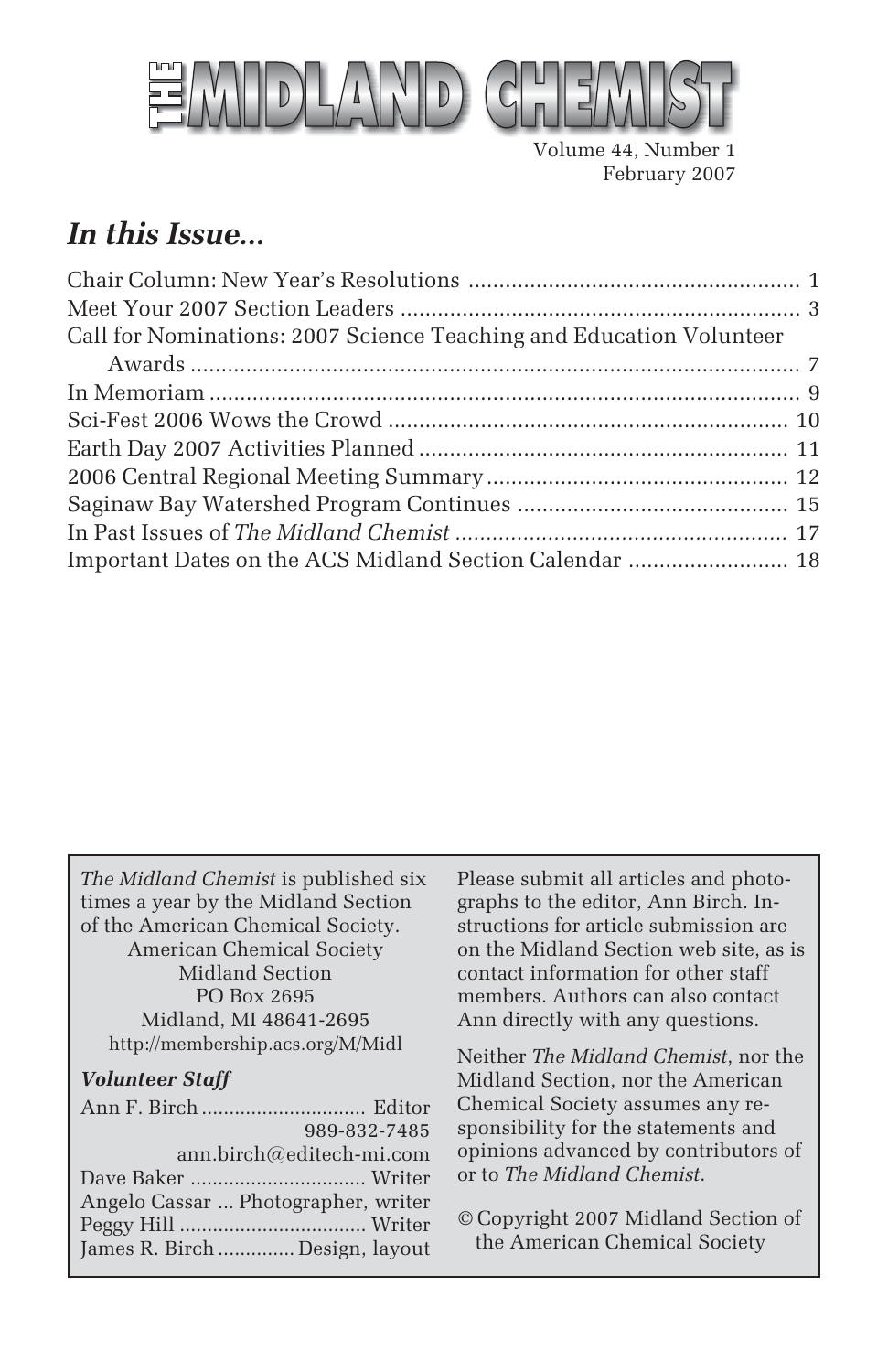### *Chair Column*

### **New Year's Resolutions**

**A** Japanese proverb tells us that "Beginning is<br>easy—continuing is hard." Many of us who have made New Year's resolutions in the past know how true this is. As we start the new year, I'd like to thank the Midland Section of the ACS for the opportunity to lead this organization as it continues its high level of accomplishments. In 2006, our Section received four ChemLuminary awards for Outstanding Section Award—Medium; Outstanding High School Student Program Award; Chemists with Disabilities Inclusion Award; and Younger Chemists Committee Award. In addition, the Central Regional Meeting was a highlight of the year. Led by Kurt Brandstadt, the



Dee Strand, Chair ACS Midland Section

CRM is being used as an example nationwide for "how to do it well." National Chemistry Week activities in West Branch and at Sci-Fest continue to reach out to the children and youth in the area. We continue to honor outstanding efforts by local educators, students, and professionals with Section awards. Our 2006 Fall Scientific Meeting emphasized the continued importance of science education. The success of these programs and many others not mentioned here is due to the long-term dedication and hard work of Section members and leadership, as well as the on-going financial support of Dow Corning and Dow Chemical.

Thus, beginning my new role as chair of the Midland Section is the easy part. For those who don't know me, I am a chemist who has worked for Dow Chemical for 17 years. I spent most of those years in the Analytical Sciences lab, primarily supporting Dow's Advanced Electronic Materials business. Last year, I took on a new role in a New Business Development group within Dow's Performance Plastics and Chemicals organization. I am relatively new to ACS, but have been impressed with the level of professionalism and energy in the organization and feel that it has much to offer for its membership.

I would like to welcome several new board members. Our 2007 chairelect is Dorie Yontz, and our new secretary is Beth Nichols. We have also added Pat Smith and Dale Meier to our board of directors. Scott Gaynor and Angelo Cassar have assumed the committee chair positions of awards and publicity, respectively. I would like to express a hearty thank you to Petar Dvornic, Dave Stickles, Minghui Chai, and Deb Rothe as they rotate off the board and/or committee chair positions.

1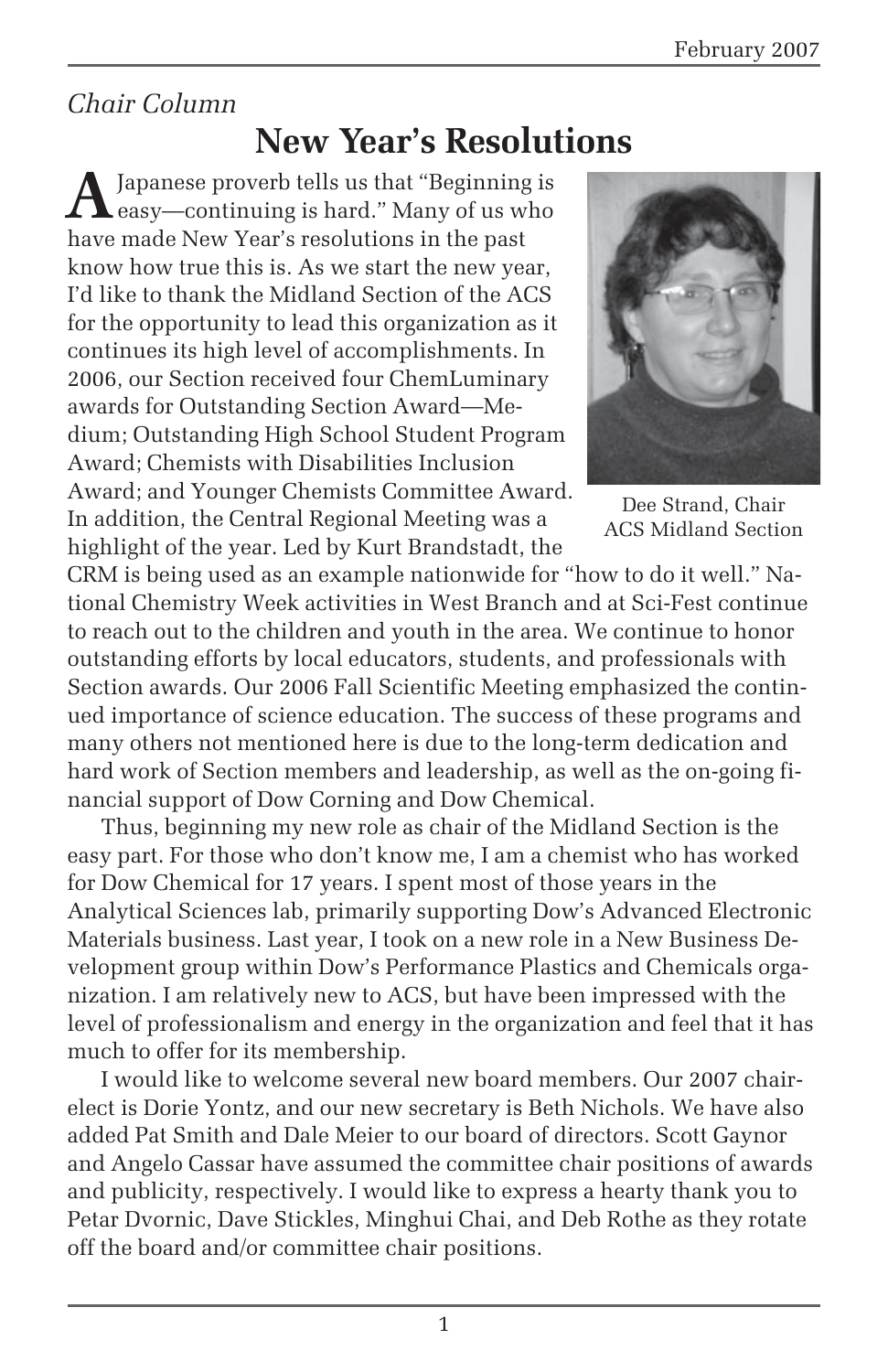#### *The Midland Chemist*

Now let's talk about the harder part—the continuing. We are already discussing the 2007 Fall Scientific Meeting and are actively recruiting committee and program chairs. The tentative theme is adhesion science, and we look forward to an excellent opportunity to learn more about this sticky subject.

Continuation of our many fine programs means a renewed emphasis on increasing Section membership and involvement. We are fortunate that the Section financial hardship of the last few years has eased, and want to ensure that our newly increased funding is used well for the benefit of Section members and the community. While we are extremely grateful for the increased sources of funding, it is people who do good things with that funding. So resolve (the easy part) to get involved and then actually do it! We are soliciting funding proposals for enhancement of existing programs or for new programs and would welcome them from any Section member.

ACS is one mechanism for all of us to "give back," whether it be to the professional community by leadership of scientific meetings/presentations or to the broader community in education outreach to adults, youth, and children. The new high school graduation requirements present an excellent opportunity for professional scientists and engineers to help our local schools. I am actively seeking volunteers for a number of school programs—please contact me if you are interested.

Aristotle describes, "A whole is that which has beginning, middle, and end." Therefore, as I begin my tenure, I'd like to express my gratitude to Buford Lemon as he ends his time as Section chair for the excellent leadership he provided. With all of your continued support of our "award-winning" local section, I am confident we have a WHOLE lot to look forward to this year!



#### *We're responsible . . .*

In 1988, the American Chemistry Council (ACC) launched Responsible Care® to respond to public concerns about the manufacture and use of Chemicals. Through this initiative, Dow Corning Corporation and other ACC members and partners are committed to continually improving our responsible management of chemicals.

We're responsible because we care.

#### **DOW CORNING**



© 2001 Dow Corning Corporation. *Dow Corning* is a registered trademark<br>of Dow Corning Corporation. *Responsible Care* is a registered service mark<br>of the American Chemistry Council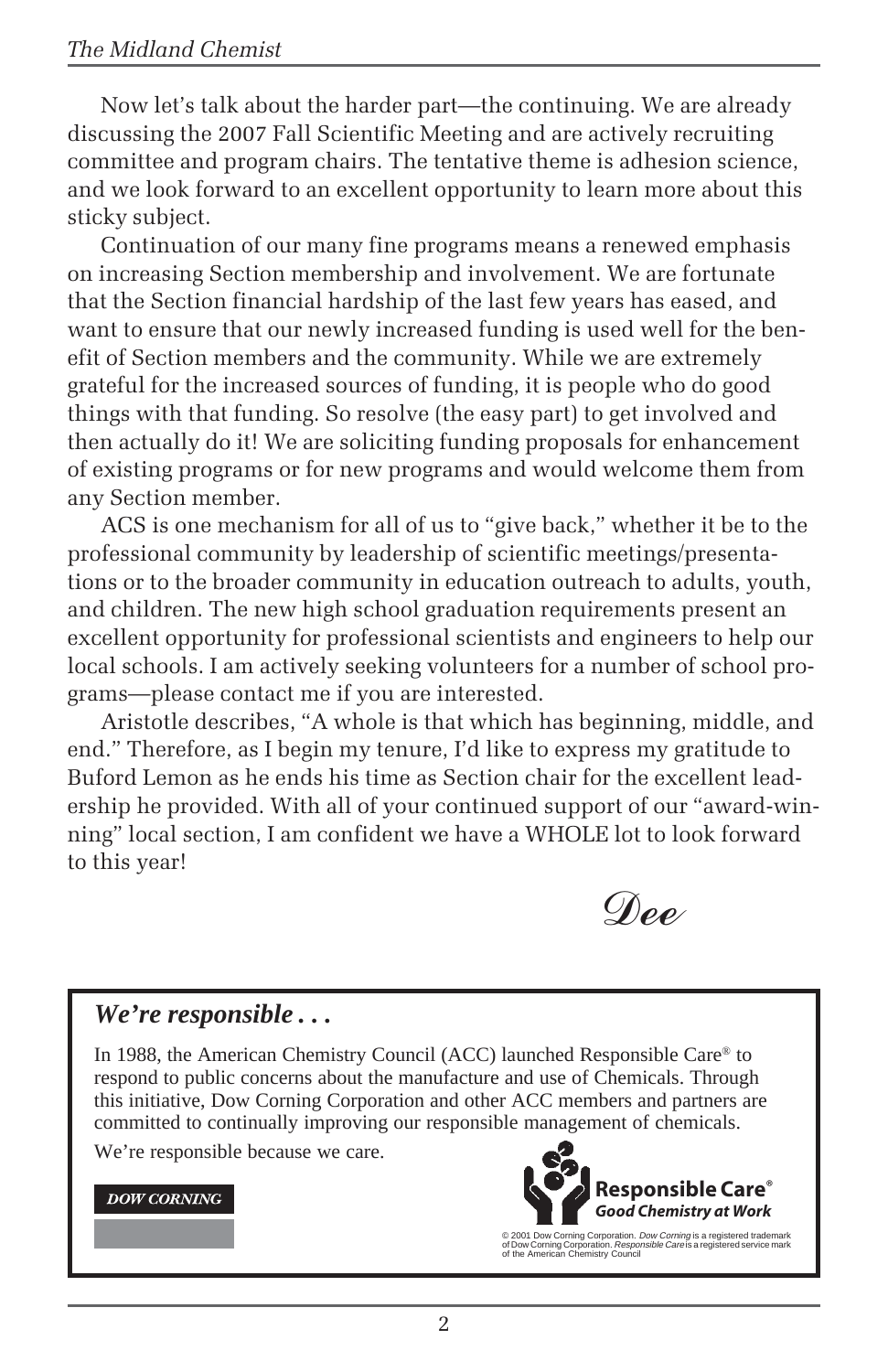## **Meet Your 2007 Section Leaders**

*By Ann Birch*

**B**elow and on the next two pages are the lists and some photos of the<br>2007 Board of Directors and committee chairs. Please don't hesitate to contact a Board member or committee chair with any questions you have or if you are interested in volunteering. There is always room for an additional committee member or volunteer. Come to a Board meeting sometime and see what's going on!

#### **Midland Section Board of Directors**

| <b>Chair</b>           |                                                   |                                   |
|------------------------|---------------------------------------------------|-----------------------------------|
| Dee Strand*            | strandda@dow.com                                  | 989-636-5056                      |
| <b>Chair-Elect</b>     |                                                   |                                   |
| Dorie Yontz*           | dyontz@dow.com                                    | 989-636-2571                      |
| <b>Secretary</b>       |                                                   |                                   |
| Beth Nichols*          | bmnichols@dow.com                                 | 989-638-6959                      |
| <b>Treasurer</b>       |                                                   |                                   |
| Csilla Kollar*         | csilla.kollar@dowcorning.com                      | 989-496-8452                      |
| <b>Past Chair</b>      |                                                   |                                   |
| Buford Lemon*          | blemon@down.com                                   | 989-636-4189                      |
| <b>Councilors</b>      |                                                   |                                   |
| Bob Howell (08)        | bob.a.howell@cmich.edu                            | 989-774-3582                      |
| Tom Lane (07)          | tom.lang@downcoming.com                           | 989-496-4181                      |
| <b>Alt. Councilors</b> |                                                   |                                   |
| Dale LeCaptain (08)    | lecap1dj@cmich.edu                                | 989-832-1671                      |
| Gretchen Kohl (07)     | gretchen.kohl@dowcorning.com                      | 989-496-8200                      |
|                        | <b>Chair, Nominations and Elections Committee</b> |                                   |
| Brett Zimmerman        | b.zimmerman@dowcorning.com 989-496-6526           |                                   |
| <b>Directors</b>       |                                                   |                                   |
| Wendell Dilling* (07)  | dilli1wl@cmich.edu                                | 989-631-1621                      |
| Steve Keinath* (07)    | skeinath@mmi.org                                  | 989-832-5555, x588                |
| Mike Owen (07)         | michaelowen01@chartermi.net                       | 989-631-7339                      |
| John Blizzard (08)     | jvbliz@chartermi.net                              | 989-496-1434                      |
| Ann Birch (08)         | ann.birch@editech-mi.com                          | 989-835-2856                      |
| Connie Murphy (08)     | cjmurphy@dow.com                                  | 989-636-2961                      |
| Jennifer Dingman (09)  | j.dingman@dowcorning.com                          | 989-496-8290                      |
| Dale Meier (09)        | meier@mmi.org                                     | 989-832-5555 x577<br>989-636-5080 |
| Pat Smith* $(09)$      | pbsmith@dow.com                                   |                                   |

*\* Member of Executive Committee*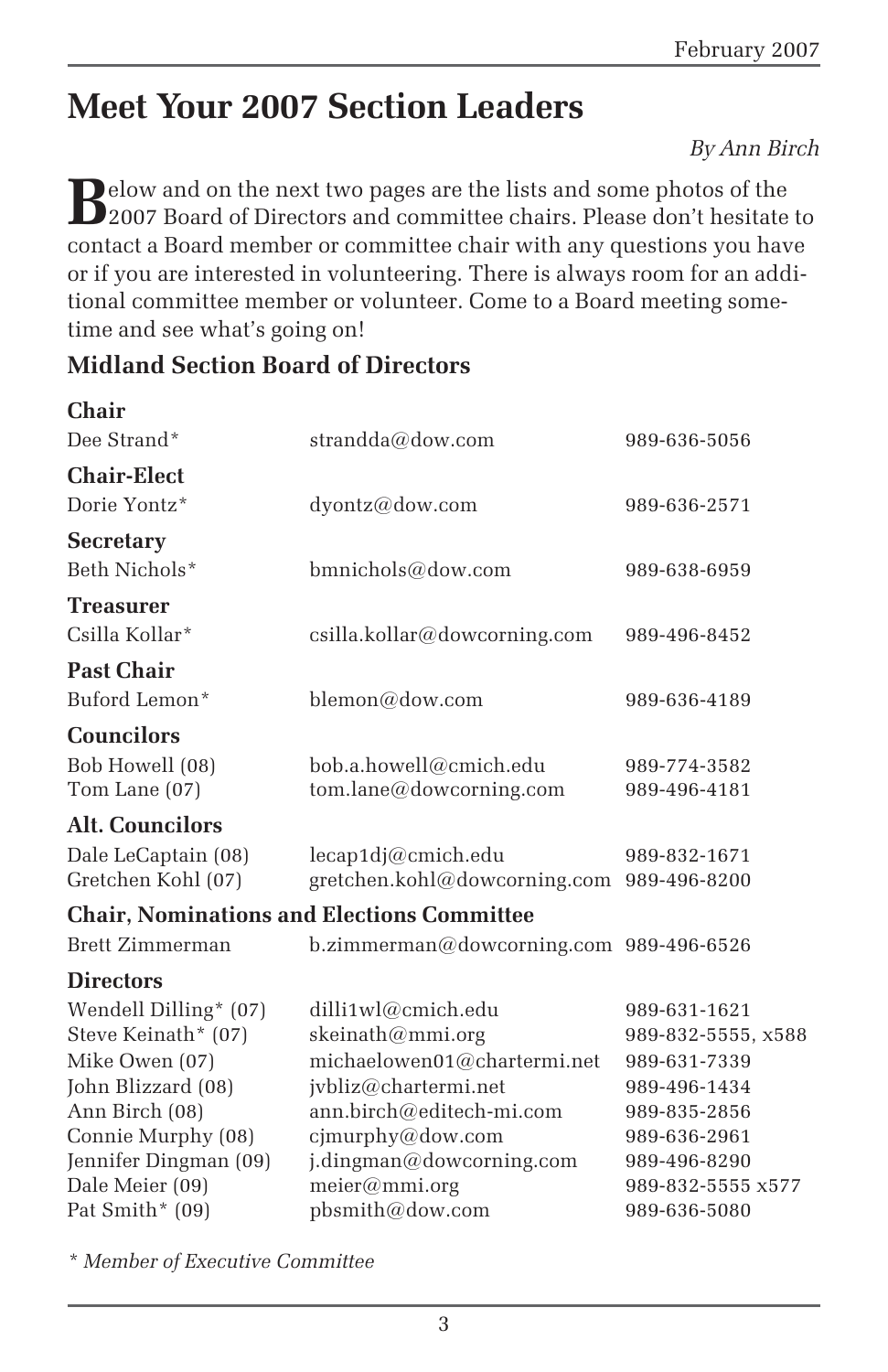

*Back row (l-r): Gretchen Kohl (Alt. Councilor and Co-chair National Chemistry Week), Dale LeCaptain (Alt. Councilor), Dorie Yontz (Chair-elect and Chair Program) Front row (l-r): Tom Lane (Councilor), Bob Howell (Councilor), Dee Strand (Chair)*

#### **Committee Chairs for 2007**

#### **Committees on Internal Matters**

| Executive                                              | Dee Strand                                              | 989-636-5056 |
|--------------------------------------------------------|---------------------------------------------------------|--------------|
| Membership Growth & Retention                          | Connie Murphy                                           | 989-636-2961 |
| Long Range Planning                                    | Buford Lemon                                            | 989-636-4189 |
| Nominations & Elections                                | Brett Zimmerman                                         | 989-496-6526 |
| Corporate Agent                                        | Mike Owen                                               | 989-631-7339 |
| Historian                                              | Wendell Dilling                                         | 989-631-1621 |
| <b>MMTG</b>                                            | Deb Mendrick                                            | 989-638-3094 |
| <b>Committees on Communications</b>                    |                                                         |              |
| Publicity/Public Relations                             | Angelo Cassar                                           | 989-631-7128 |
| The Midland Chemist                                    | Ann Birch                                               | 989-835-2856 |
| Government Affairs                                     | Bob Howell                                              | 989-774-3582 |
| Environmental Affairs                                  | position open                                           |              |
| Technical Society Interface                            | Eldon Graham                                            | 989-964-4127 |
| Web Site                                               | Ann Birch                                               | 989-835-2856 |
| <b>Committees on Member Assistance and Recognition</b> |                                                         |              |
| Careers & Prof. Relations                              | position open                                           | 989-496-6788 |
| $A$ urondo                                             | $\mathcal{C}_{\text{out}}$ $\mathcal{C}_{\text{atmon}}$ | 00062001006  |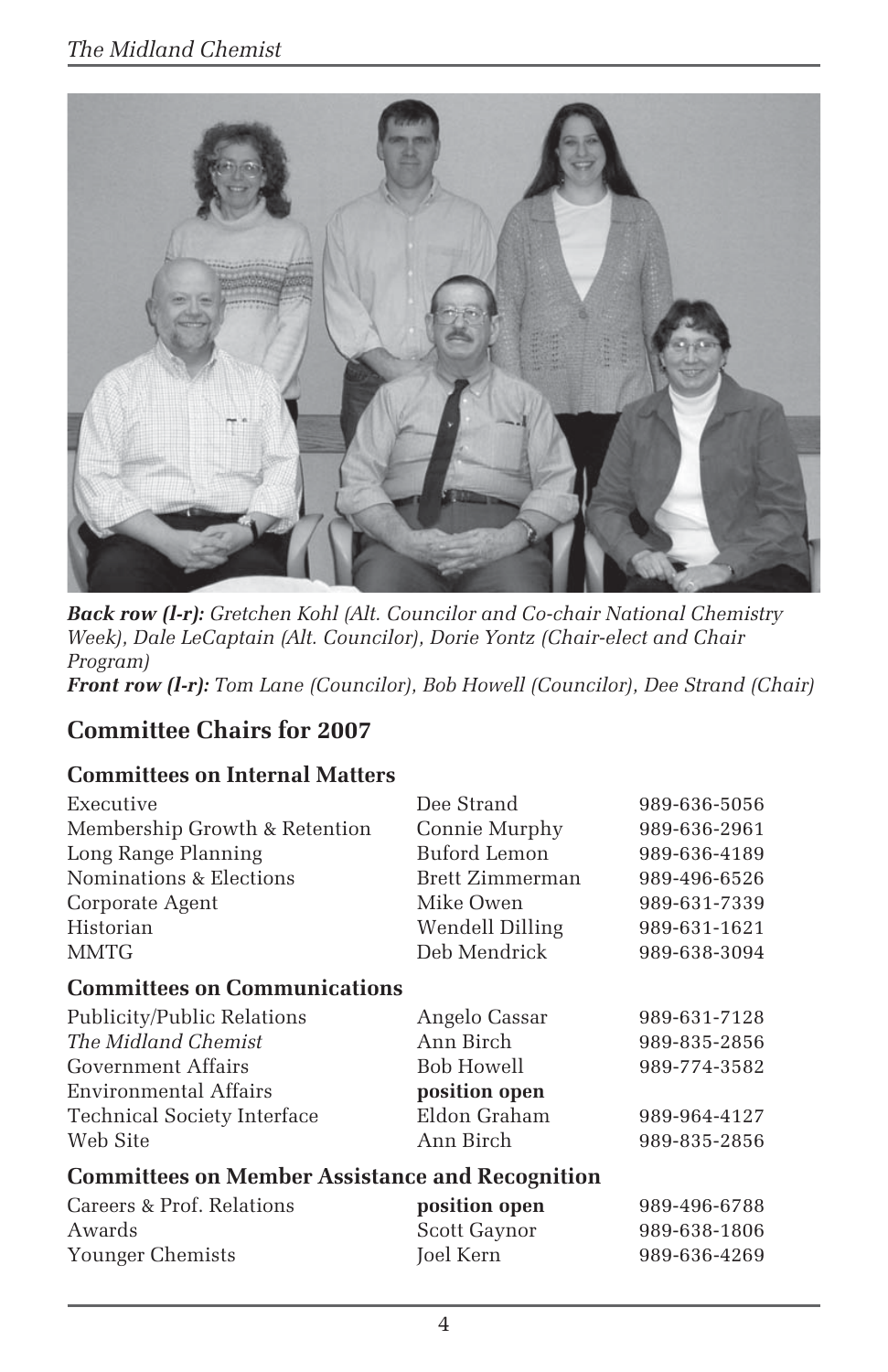

*Back row (l-r): Dave Stickles (Director and Co-chair Sci-Fest), Wendell Dilling (Director and Historian) Front row (l-r): Eldon Graham (Director and Chair Technical Society Interface), Scott Gaynor (Chair Awards), Angelo Cassar (Chair Publicity and Co-chair National Chemistry Week)*

#### **Committees on Member Programs and Activities**

| Program                                                    | Dorie Yontz                         | 989-636-2571 |
|------------------------------------------------------------|-------------------------------------|--------------|
| <b>Fall Scientific Meeting</b>                             | position open                       |              |
| <b>Committees on Public Education and Student Programs</b> |                                     |              |
| Chemistry Olympiad                                         | Sharyl Majorski-Briggs 989-774-3416 |              |
| <b>Explorer Post</b>                                       | position open                       |              |
| Kids and Chemistry                                         | Peter Dreyfuss                      | 989-832-7651 |
| Minority Affairs                                           | Lin Dorman                          | 989-631-0213 |
| National Chemistry Week                                    | Gretchen Kohl                       | 989-496-8200 |
|                                                            | Angelo Cassar                       | 989-631-7128 |
| Project Science Literacy                                   | Mike Ferritto                       | 989-496-3244 |
| <b>Project SEED</b>                                        | Peggy Hill                          | 989-463-6467 |
|                                                            | David Karpovich                     | 989-790-4349 |
| Scholarship                                                | Lin Dorman                          | 989-631-0213 |
| <b>Science Promotions</b>                                  | Csilla Kollar**                     | 989-496-8452 |
| Sci-Fest                                                   | Dave Stickles                       | 989-496-3273 |
|                                                            | Joan Sabourin                       | 989-686-9250 |
|                                                            | Gretchen Kohl                       | 989-496-8200 |
|                                                            | Angelo Cassar                       | 989-631-7128 |

\*\*Science Promotions is the responsibility of the current treasurer.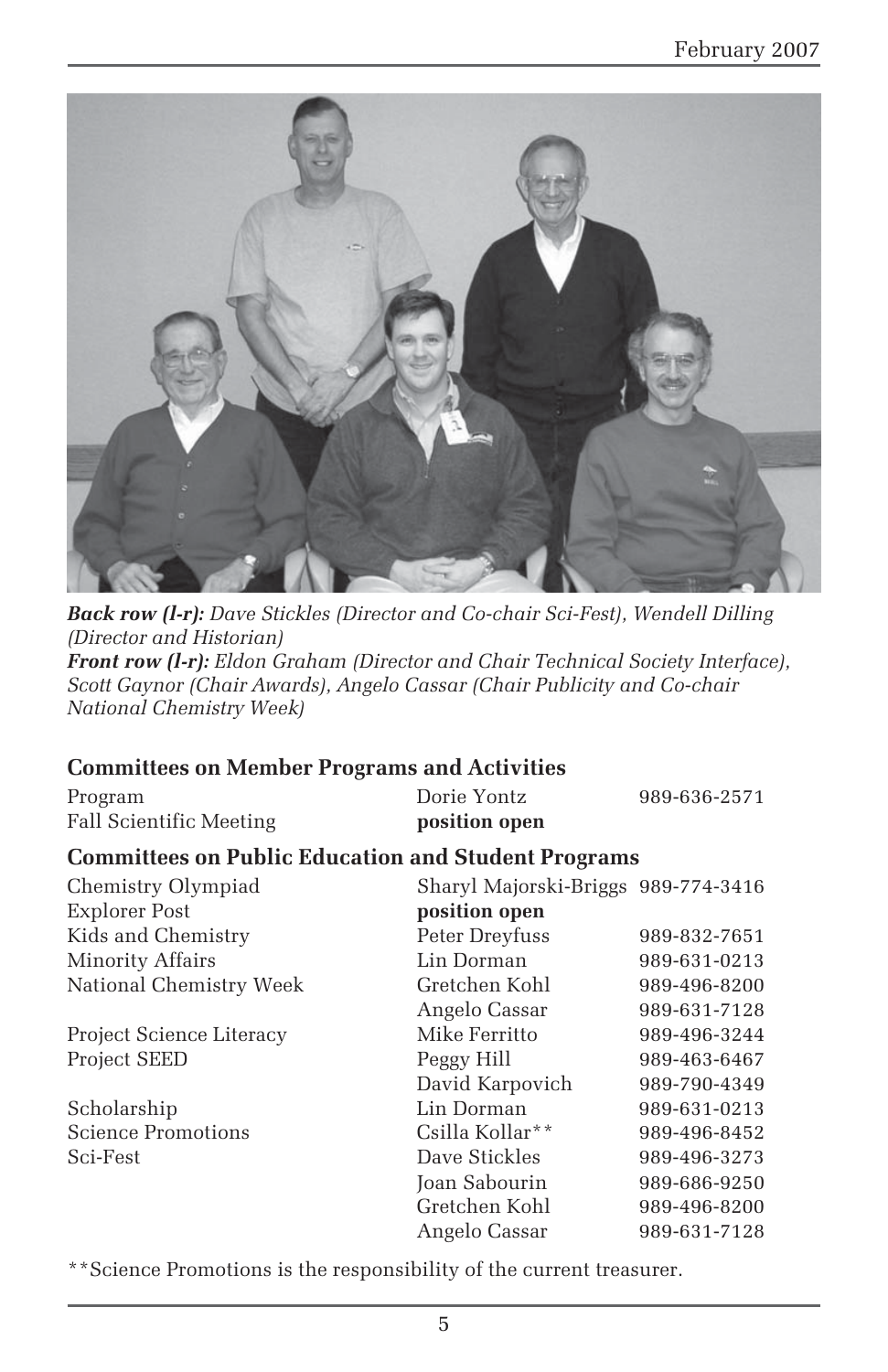#### *The Midland Chemist*



*Back row (l-r): John Blizzard (Director), Steve Keinath (Director), Wendell Dilling (Director and Historian), Ann Birch (Director, Webmaster, Midland Chemist Editor)*

*Front row (l-r): Connie Murphy (Director and Chair Membership, Growth and Retention), Jennifer Dingman (Director), Dale Meier (Director)*



Living. Improved daily.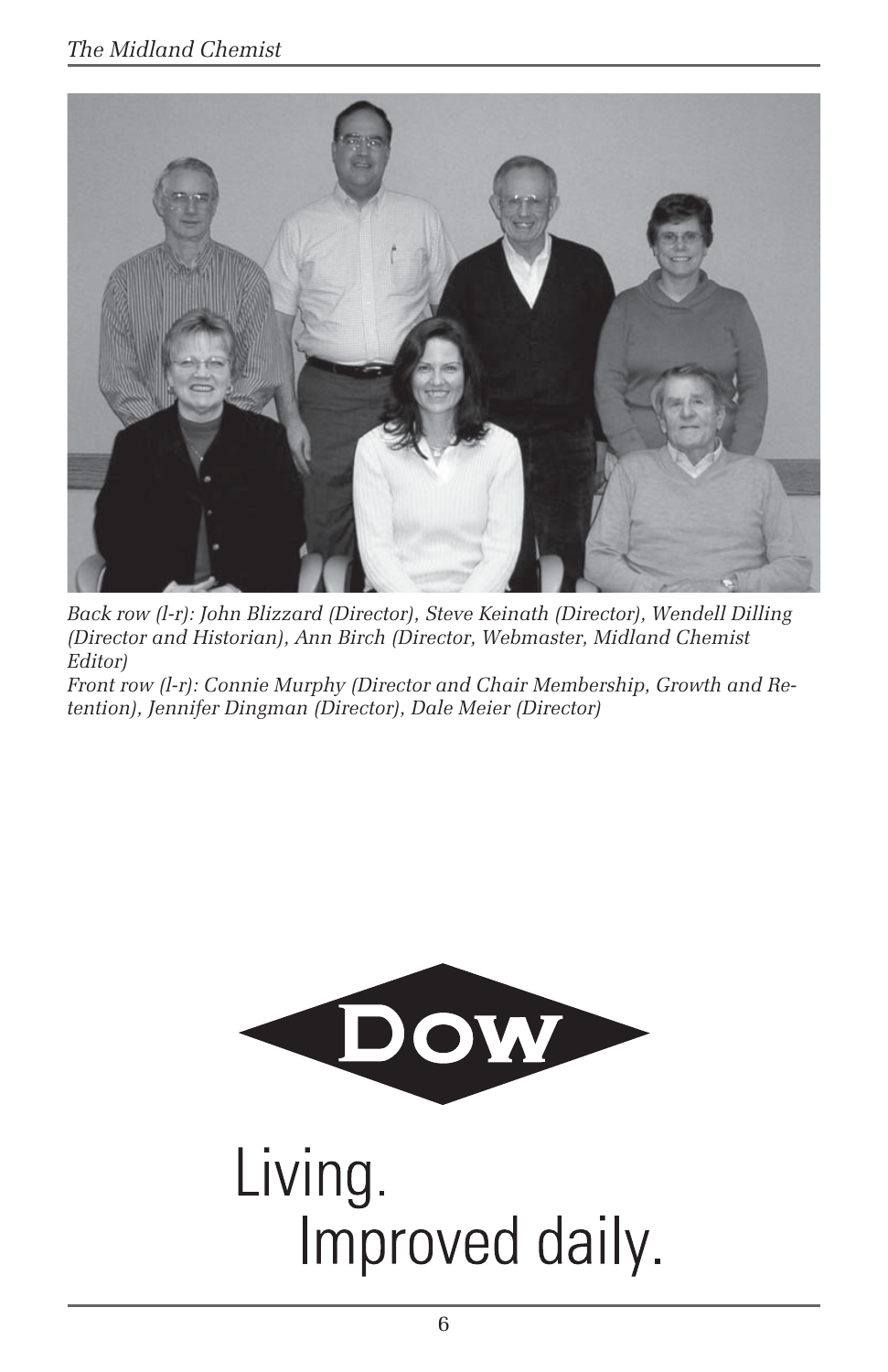### *Call for Nominations* **2007 Science Teaching and Education Volunteer Awards**

*By Scott Gaynor*

**E**ach year the Midland Section of the ACS presents awards to recognize **Joutstanding achievement in the teaching of the chemical sciences.** Nominations for the 2007 awards are invited. Awards are presented for Outstanding Achievement in the following areas:

- Elementary Level Science Education
- Middle Level Science Education
- High School Chemistry Teaching
- College Chemistry Teaching

Candidates for these awards must be educators at schools in the five county geographical area of the Midland Section: Bay, Gratiot, Isabella, Midland, and Saginaw Counties. A Science Education Volunteer of the Year award will be presented to an individual who makes a substantial contribution to science learning in the Midland Section through voluntary efforts. Recipients of all awards will be selected by the Awards Committee. Nominators should write a letter indicating the award and describing the attributes of the candidate. Supporting letters from students, colleagues, supervisors, and community leaders are strongly encouraged.

The deadline for nominations is March 31, 2007. Electronic or fax submissions are acceptable. All submissions must be accompanied by the name, position, address, and phone number of the nominator. Award recipients as well as high school and college student award recipients and Chemistry Olympiad winners will be honored at the ACS Science Education and Awards Banquet in May 2007. The Awards Committee greatly appreciates the efforts involved in nominating someone and thanks you for helping to recognize deserving educators in our section. A list of previous recipients of the primary awards is provided on the two pages.

*Parents: Does your child have a great science teacher? If so, consider nominating him/her and pass this flier along to that teacher's principal or section head.*

Please submit nominations to: Scott G. Gaynor, Awards Committee Chairman The Dow Chemical Co. 1603 Building Midland, MI 48674 Phone: (989) 638-1806; Fax: (989) 636-6454 e-mail: sggaynor@dow.com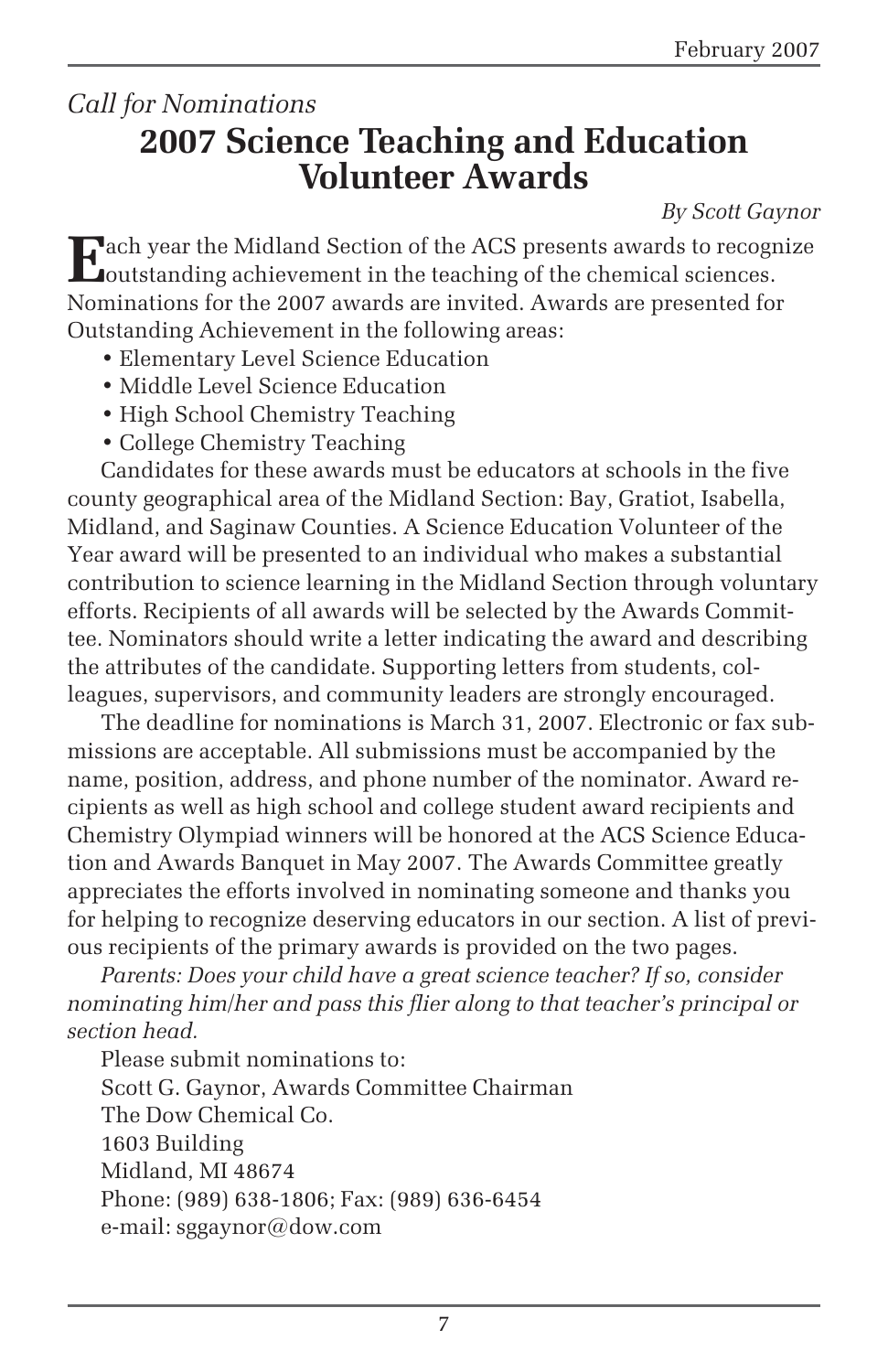#### *Elementary Level Science Education*

- 1992 Karen Ziemelis
- 1993 Lela Wade
- 1994 Constance A. Dullock
- 1995 Joan Klopcic
- 1996 Mark Hackbarth
- 1997 Denise Koppleberger, Cheryl Ruthig
- 1998 Barbara McGivern
- 1999 John Clark
- 2000 Sue Burtch, Robin Harshman-Rogers, Vicki Richard, Clare Jorgensen
- 2001 Cathy Egerer, Amy Hindbaugh-Marr
- 2002 Maureen Becker
- 2003 Leon Katzinger
- 2004 Joan Roels
- 2005 Curt Moses
- 2006 Robin Allen

#### *Middle Level Science Education*

- 1992 Derrell Steffen 2000 not awarded
- 1993 Laurie Hepinstall 2001 not awarded
- 
- 
- 
- 1997 Gary J. Johnson 2005 not awarded
- 
- 1999 not awarded

#### *High School Chemistry Teaching*

- 1989 Robert Wallace 1998 Dale Ressler
- 
- 
- 1992 John Clark, Edna Konwinski 2001 William Stokes
- 
- 
- 
- 
- 
- 
- 
- 1994 JoAnn Kraut 2002 Joel Mikusko
- 1995 not awarded 2003 not awarded
- 1996 Barbara J. Bibbee 2004 Christine Brillhart
	-
- 1998 not awarded 2006 Matthew Miller
	-
- 1990 Gary Ronk 1999 Robert Enszer
- 1991 not awarded 2000 Steven Kelly
	-
- 1993 Mary Irons 2002 Robert Hansen
	-
- 1995 not awarded 2004 Doug Grezeszak
- 1996 Sandra Schafer 2005 Pamela Thompson
- 1997 Mary Fredell 2006 Daniel Sealey

1994 Jo Ann Pelkki 2003 not awarded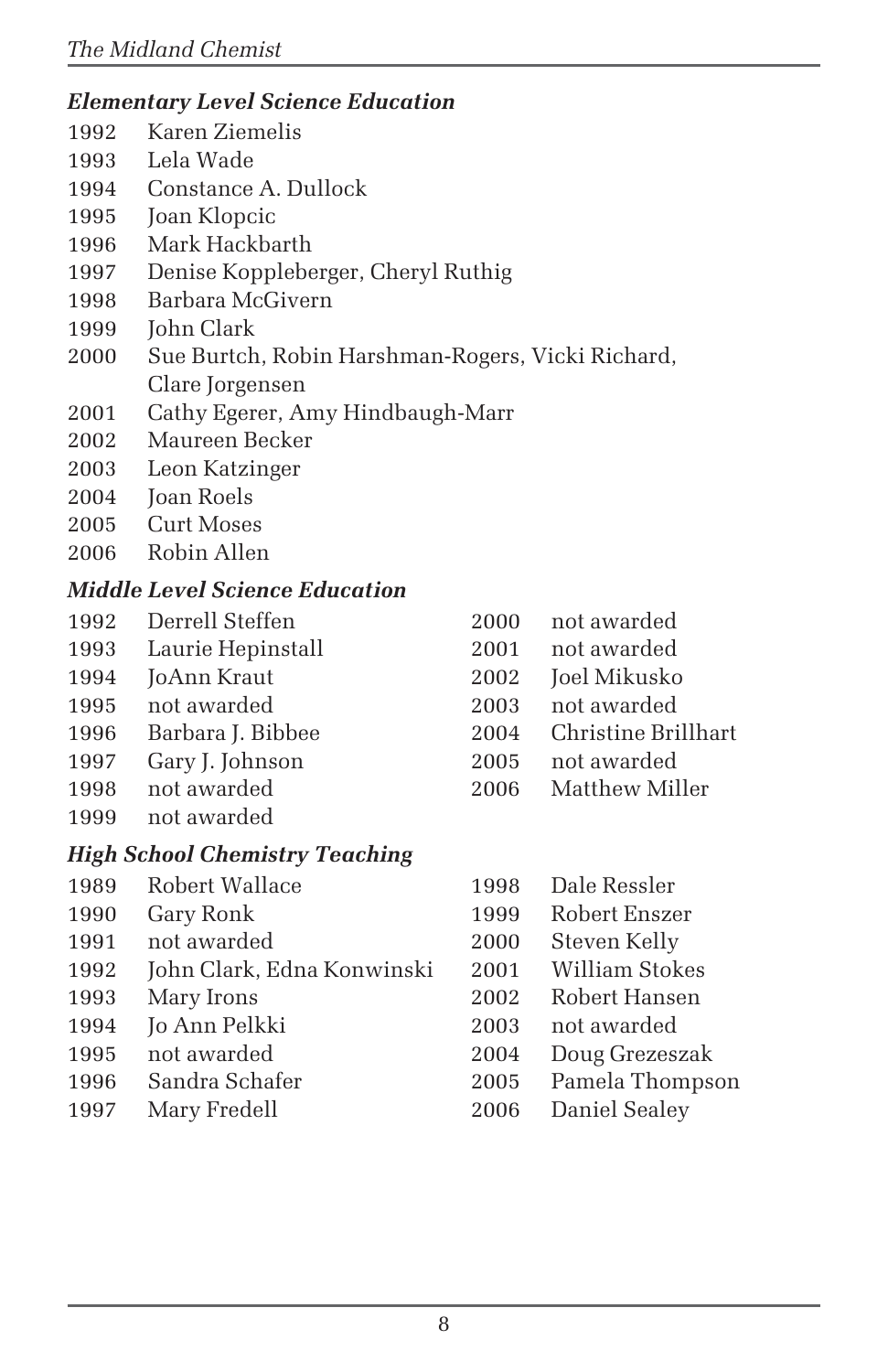#### *College Chemistry Teaching* 1989 Joan Sabourin 1998 Thomas Delia 1990 Bob Howell 1999 Steven Keinath 1991 Robert Kohrman 2000 James Hutchison 1992 Scott Hill 2001 Sandra Smith 1993 Ajit Sharma 2002 Margaret Hill 1994 Laura Vosejpka 2003 Dale Meier 1995 George Eastland 2004 Katharine Blystone 1996 Martin Spartz 2005 Ronald Sharp 1997 Philip Squattrito 2006 Arthur G. Smith *Science Education Volunteer* 1992 Gregg Young 2000 Karol Childs 1993 Peter Bonk 2001 Donald Petersen 1994 Peter Moehs 2002 Joan McMahon 1995 Gretchen Kohl 2003 John Blizzard 1996 John Blizzard, Dick Van Effen 2004 Jan Zanyk 1997 Marvin Tegen 2005 Eldon Graham 1998 Carlton Beyer 2006 Tom Chamberlin 1999 William Albe

## **In Memoriam**

*Adapted with permission from the Midland Daily News*

#### **Dr. Carl Moore**

**D**r. Carl Moore died Tuesday, November 28, 2006, in Morristown, New Jersey, after a short illness. Carl was born in Cleveland, Ohio, on August 28, 1919. He attended Ohio State University, Oberlin College, and the Case Institute of Technology. He joined the American Chemical Society in 1943.

He moved with his wife, Lenore, to Midland in 1950, and worked at The Dow Chemical Company as a research chemist until his retirement in 1983. He is survived by his wife Lenore and son Tom and his family.

*Editor's Note: If any readers have additional information on Carl's career at Dow, please e-mail it to ann.birch@editech-mi.com.*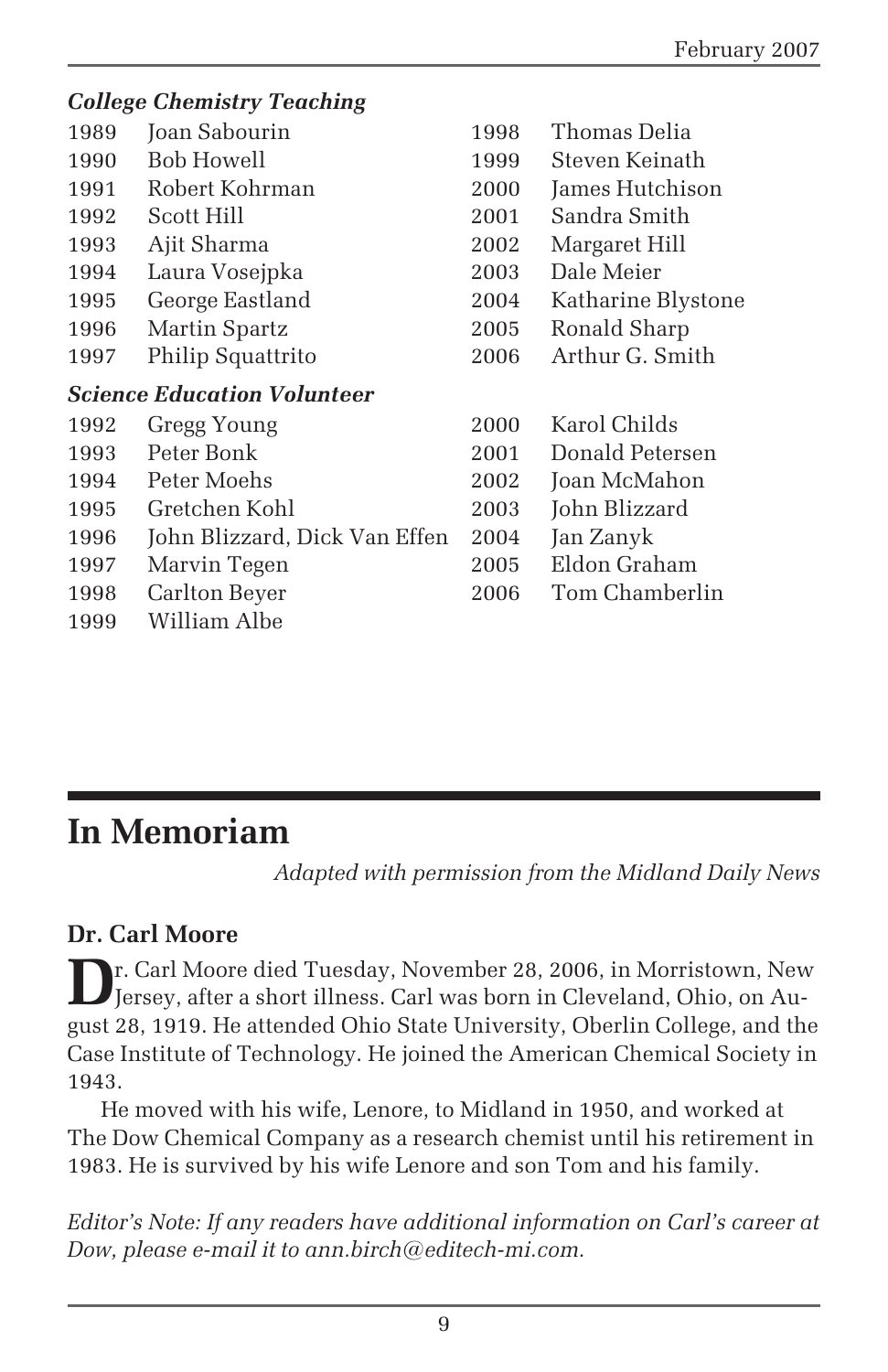# **Sci-Fest 2006 Wows the Crowd**

**S**ci-Fest 2006, a cel-**D**ebration of National Chemistry Week, took place on Saturday, October 28, 2006. Sponsors included Delta College, the Midland Section of the American Chemical Society, the Mid-Michigan Technician Group, and the Michigan Home Builders Association. The theme this year was



"Your Home—It's All Built on Chemistry." From 10:30 am to 2:30 pm there were many hands-on activities for the approximately 1200 participants in and around the Pioneer Gym. A concrete mixer truck from Bay Aggregates Inc. was parked outside for participants to climb into while inside the Pioneer Gym actual concrete was being made. All kinds of homes were investigated:

- Animal Homes presented by the Chippewa Nature Center
- Aquatic and Plant Homes by the Midland Conservation District
- Mosquito Habitat by the Midland County Mosquito Control
- Home to the Stars by Delta Astronomy Lab and Sunset Astronomical Society
- Microbes in our Homes by the Delta College Microbiology Club

• Your Mouth—the Home to Your Teeth by Delta College Dental Hygiene. Participants took quizzes for prizes after observing the mulch and compost graveyards and working with "Magic Nuudles." Field Neurosciences had information on Preserving Your Brain's Home through using helmets and a presentation on home safety, giving out 250 bicycle helmets. Saginaw County Health Department gave information about lead in our homes and its detection. Christa McAuliffe Middle School, assisted by Jack Crowell, discussed home lighting and energy and operated a TV using bicycle power conversion.

The Mid-Michigan Technician Group and the SVSU Chemistry Club, along with the Birch Run High School Chemistry Club, provided hands-on chemistry activities. Representatives from Dow Corning had participants distinguish between silicone-coated gypsum and the non-coated form

*By Dave Stickles and Joan Sabourin*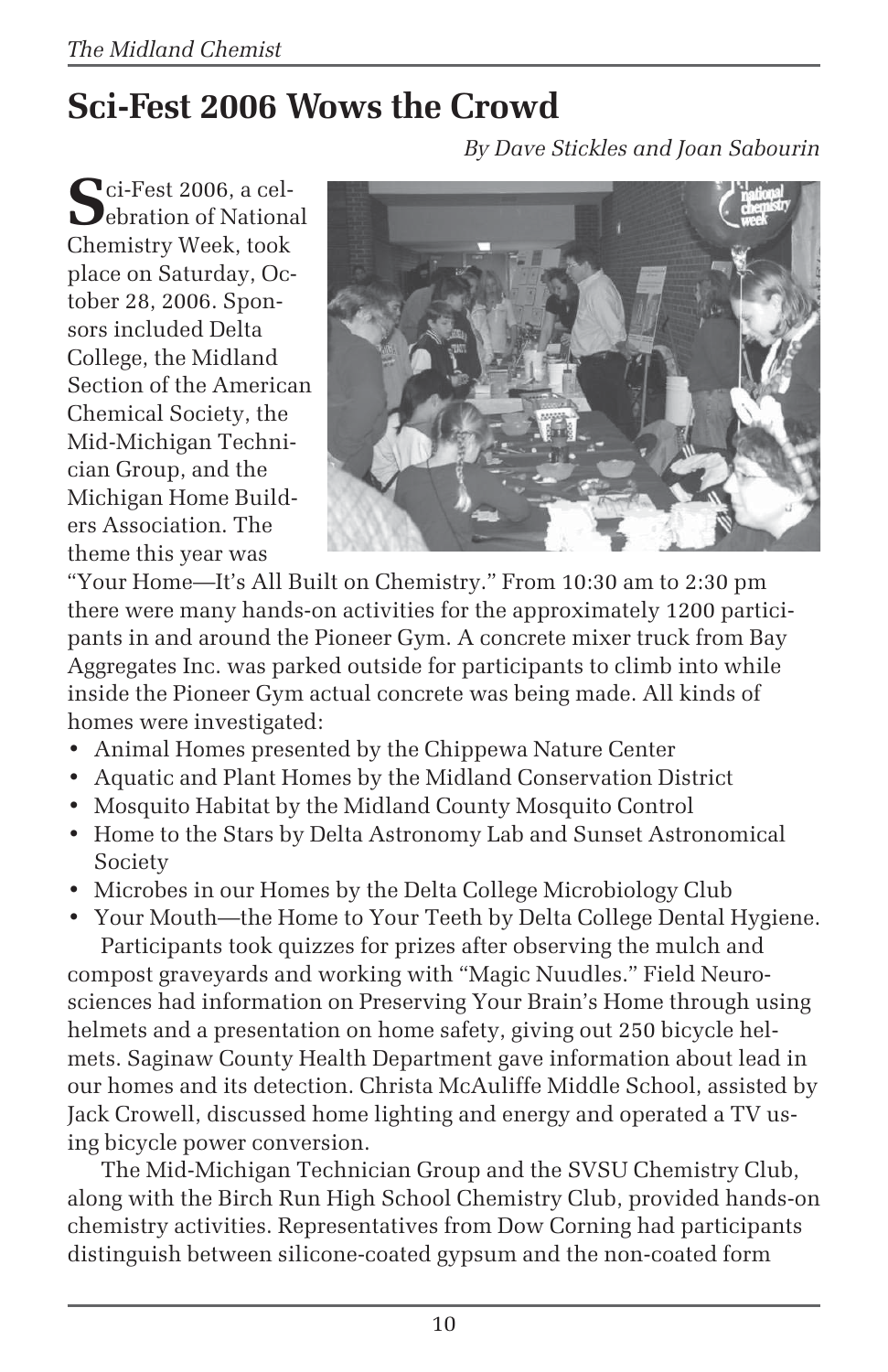with respect to water repulsion and absorption. A member from Alden B. Dow Museum of Science and Art presented spectral patterns from a variety of light lamps while a wood carver from Midland Molecular Institute displayed home items made from woods of many different colors.

Answer Heating and Cooling, Inc., and the MidMichigan Section of the Society of Plastics Engineers had activities related to home insulation, heating, and cooling. The Midland Radio Controlled Modelers club had a display on home hobbies such as building radio-controlled model airplanes. Literature from the Michigan Soybean Promotion Committee listed uses of soybean products around the home (foods, printing ink, biodiesel, concrete sealer, and a long list of other places where they are used) and included some puzzle activities for the kids. Several groups gave away items and information, or raffled off larger items, including a large inflatable Halloween scene.

"Bob the Builder" wandered around, showed a video, and talked to the kids about caring for trees. There were large puzzle pieces upon which the participants drew or wrote something about what they learned and then added their piece to the community puzzle laid out on the stage. There were over 600 pieces completed. A continuous Power Point presentation showed several examples of how about 50 elements are used in and around the home.

The day included many excited, active participants and very positive reactions from all.

### **Earth Day 2007 Activities Planned**

**Mark your calendars! Planning has begun** the Earth Day activities scheduled for Saturday, April 21, from 10:00 a.m. to 2:00 p.m. Once again, ACS and the Alden B. Dow Museum of Science and Art are organizing the event to be held at the Midland Center for the Arts. The theme this year is "Recycling," and a variety of booths and activities are being planned. Some of the organizations anticipated to participate include Chippewa Nature Center, Saginaw County Zoo, Midland Volunteers for Recycling, and Delta College.

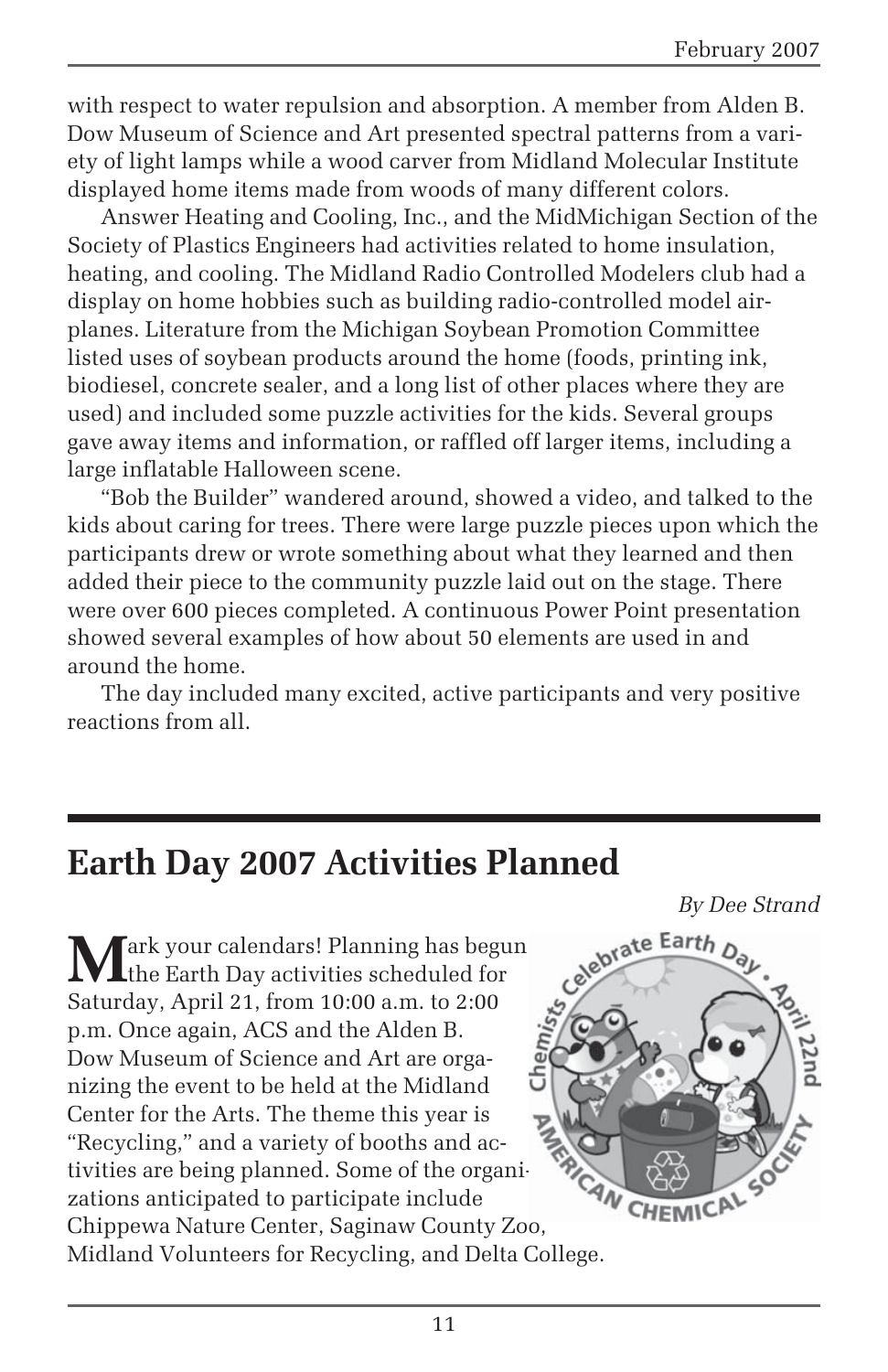### *A Letter to the Midland Section* **2006 Central Regional Meeting Summary**

*By Kurt Brandstadt*

**T**he ACS Midland Section hosted the 2006 ACS Central Regional Meet- $\mathsf{L}$  ing & 39<sup>th</sup> Silicon Symposium in Frankenmuth, MI, May 16–20, 2006. The ability to integrate these meetings created the opportunity to explore our theme – "*Diverse Interactions: The Elements of Success.*"

The conference was organized to promote science, chemical education and the diverse interactions between

the scientific disciplines and represented a unique opportunity for researchers, scientists, educators and students from around the region, and the world, to participate and interact. A four-day program featuring plenary lectures, technical sessions, workshops, an award program, an exposition, special



events, and educational outreach activities was conducted, which reflected the technical interests of these historical meetings including emerging areas and topical symposia.

The significance of this scientific venue is illustrated in the global breadth of the 780 individuals that attended and contributed to this premier symposium. The attendees represented 14 countries with the following distribution:94% North America, 4% Asia, 2% Europe (Table 1).

**Table 1:** Countries Represented at the 2006 ACS Central Regional Meeting & 39th Silicon Symposium.

| Australia | Japan                    |
|-----------|--------------------------|
| Belgium   | Korea                    |
| Canada    | Mexico                   |
| China     | Russia                   |
| Germany   | Spain                    |
| Ireland   | United Kingdom           |
| Israel    | United States of America |

Specifically, 90% of the attendees were from the United States representing a total of 30 states (Table 2).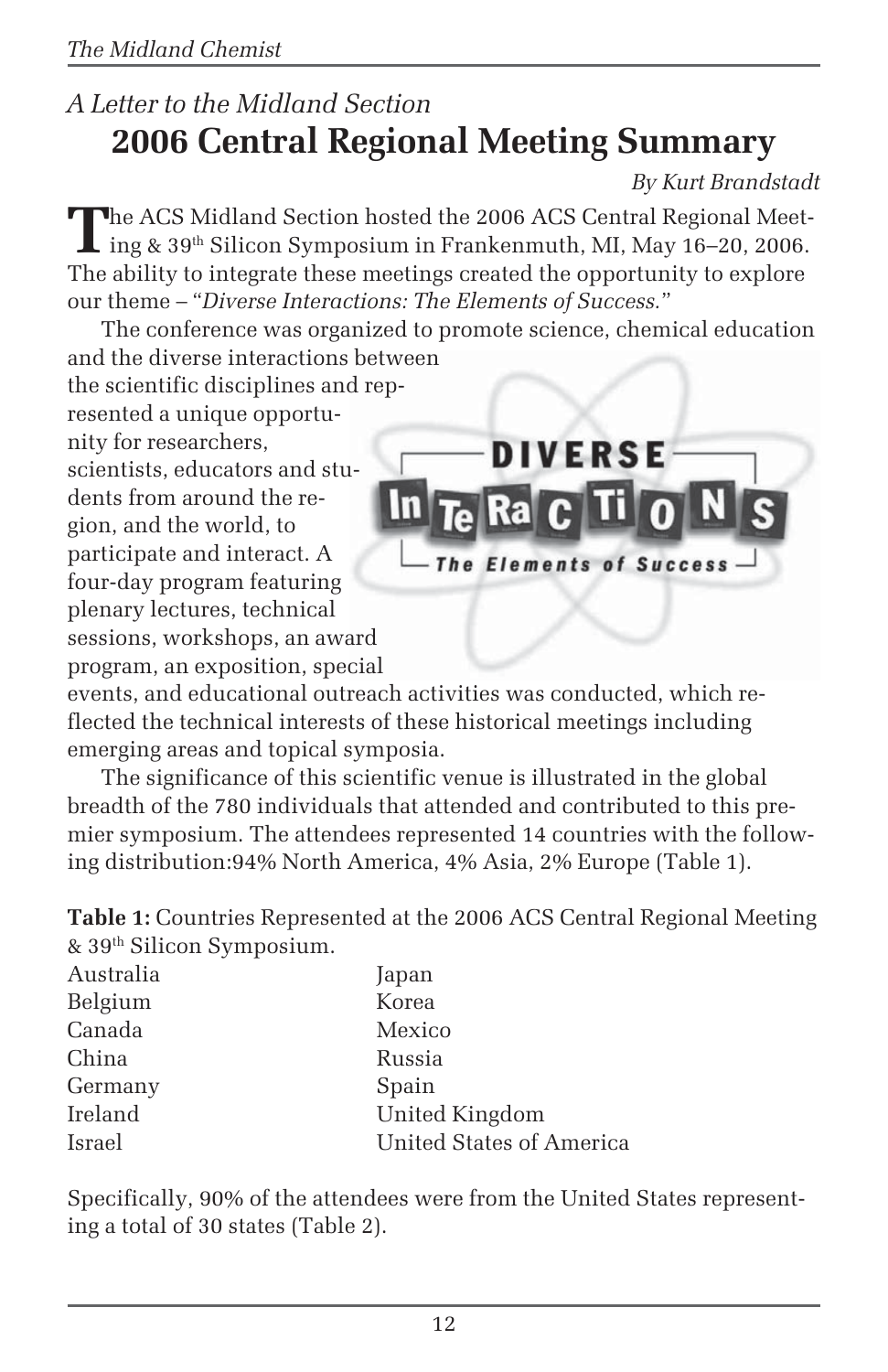**Table 2:** States Represented at the 2006 ACS Central Regional Meeting & 39th Silicon Symposium.

| DC  | IN  | MD.       | NC              | 0H        | TX <sup>-</sup> |
|-----|-----|-----------|-----------------|-----------|-----------------|
| FL. | KS  | МI        | ND.             | OK        | VA.             |
| GA  | KY. | <b>MN</b> | NH              | <b>PA</b> | <b>WA</b>       |
| IА  | LA  | МO        | NI              | SC.       | WI.             |
| IL  | MA  | MТ        | NY <sub>.</sub> | TN        | WV              |

In total, 24% of the attendees were high school, undergraduate, graduate, and post doctoral students, while 76% were professionals from academic/ industrial institutions. The overall academic to industrial distribution was 55% to 45%, respectively.

It is our belief that the programming established the international interest and participation in this meeting. A total of 356 paper, poster, and workshop presentations were communicated during the four-day meeting, representing substantial geographic and organizational diversity. To promote interaction between disciplines as well as areas of application, major symposia and workshops covered emerging, traditional, regional, and special topics.

In an attempt to highlight the symposium as well as further promote the meeting theme, five featured speakers initiated, led, and contributed to the diverse interactions in the technical program. The plenary speakers were as follows:

- Jean-Michel Cousteau, Ocean Futures Society, CA.
- Dr. Jim Thompson, Procter & Gamble, OH.
- Professor Akira Sekiguchi, University of Tsukuba, Japan 2006 Fredric Stanley Kipping Award in Silicon Chemistry.
- Professor John Rogers, University of Illinois, IL.
- Dr. Mike Bullivant, Rough Science, England, UK.

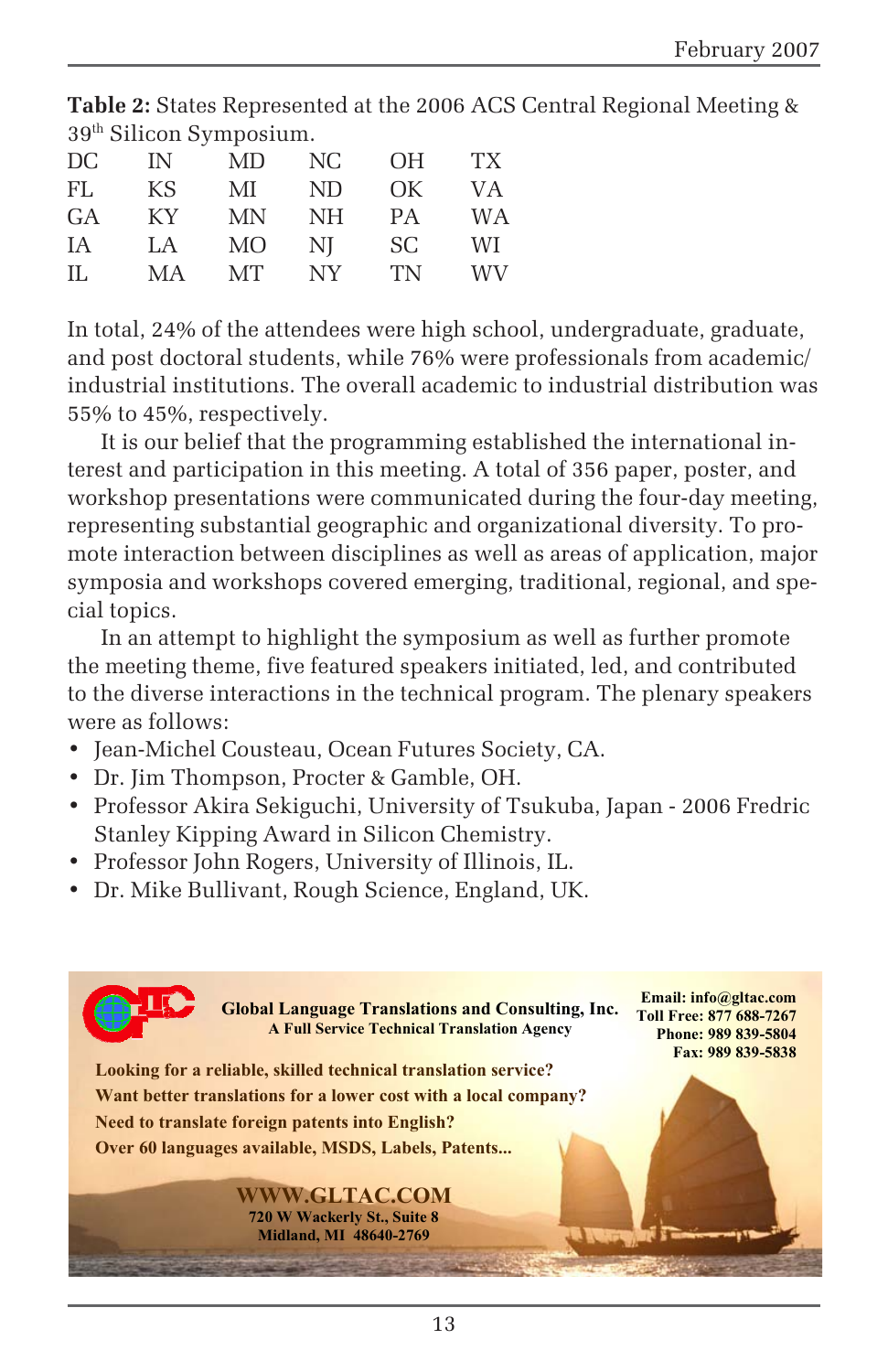The integrated technical program in the joint Symposium was well received. The meeting also promoted the participation of non-traditional attendees via relevant symposia.

- Silicon Symposium
- Master Brewers Association of America
- Knowledge Management/Data Mining
- Small Chemical Business

Notably, there was a strategic and strong emphasis on education, which was highlighted by the educational events for teachers and students that were conducted during the symposium as follows:

- Science Literacy & Educational Outreach Workshop
- Bringing Science to Life in the Classroom Workshop
- Chemical Education Symposium
- Nanotechnology Workshop
- Women in Chemistry Luncheon
- ACS Student-Professional Mixer
- ACS Science Recognition and Awards Banquet
- Jean-Michel Cousteau presented to the Frankenmuth High School students, all 7<sup>th</sup> Grade students in Midland County, and at a Science Teacher's Luncheon

The 2006 ACS Central Regional Meeting  $& 39<sup>th</sup>$  Silicon Symposium was a premier International Meeting as illustrated by the global breadth of the individuals that attended, contributed, and were interested in this significant scientific event. I would like to express my sincere gratitude to the organizational team, technical program chairs, workshop organizers, colleagues, and numerous individuals who graciously volunteered their time and talents as leaders of the symposium. All of these contributions were significant and appreciated!

On behalf of the Midland Section of the American Chemical Society, we were honored to host this premier scientific meeting.

Sincerely,

Kurt F. Brandstadt, Ph.D. 2006 ACS Central Regional Meeting & 39th Silicon Symposium General Chair ACS Midland Section, Michigan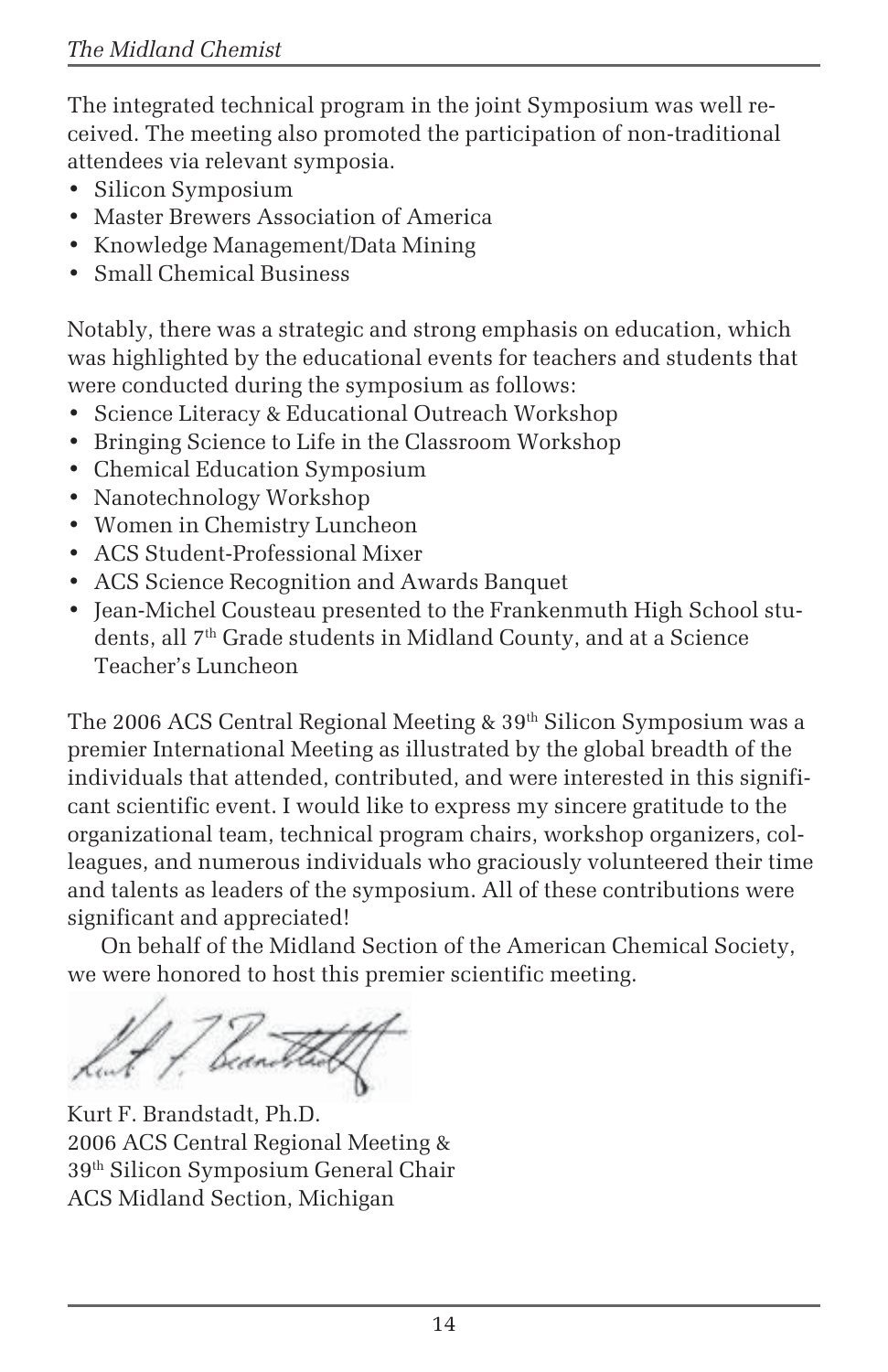### **Saginaw Bay Watershed Program Continues**

*By John Blizzard, Mike Ferritto, Gretchen Kohl*

The Saginaw Bay Watershed program gives high school chemistry and physics students a unique chance to "practice" these disciplines. Students sample, test, and evaluate major rivers and tributaries in the Michigan Saginaw River watershed, an area of fresh water rivers comprising over 8700 square miles. Testing includes inorganics, bacteria, and physical characteristics of the test site. Sampling has been performed each week for over one to two years to date. The first year of testing at each site is to obtain a baseline of each test site for continued testing over the next three years. Each site database will be combined together to provide a complete, systematic picture of the quality of water in this important watershed over an extended period of time.

A grant from Dow Corning Corporation Foundation provided the initial start for the watershed school program. Water testing training was provided by Culligan™ and Rain Soft™ technicians along with Midland Section ACS chemists for each school involved. Each school was also provided with all of the necessary equipment and supplies to perform a variety of water quality tests. A water testing laboratory was established in each of the participating schools, under the direction of ACS volunteers.

The water testing is performed and compared with NIST standards to ensure accurate, reliable test results. Using NIST standards reinforces the importance of using standards to compare testing technique, procedures and analysts, ensuring quality data collection. The students also perform water analysis at Raven Analytical Laboratory in Roscommon and Midland, Michigan, an EPA-certified water quality testing laboratory, as a further confirmation of their test results. This also reinforces and connects academia to real-world job potentials. This is also part of a job shadowing program within the watershed program to expose the students to potential



MORE THAN A TESTING LAB - YOUR RESEARCH PARTNER

Our specialty: Using the best instruments and our collective years of staff experience to solve real-life, production-halting, career-threatening, boss-panicking problems. Quickly. Affordably. Authoritatively.

# BRING ON THE TOUGH PROBLEMS.

1910 W. St. Andrews Rd., Midland, MI 48640 Phone: 989-832-5555 info@impactanalytical.com

Fax: 989-832-5560 www.impactanalytical.com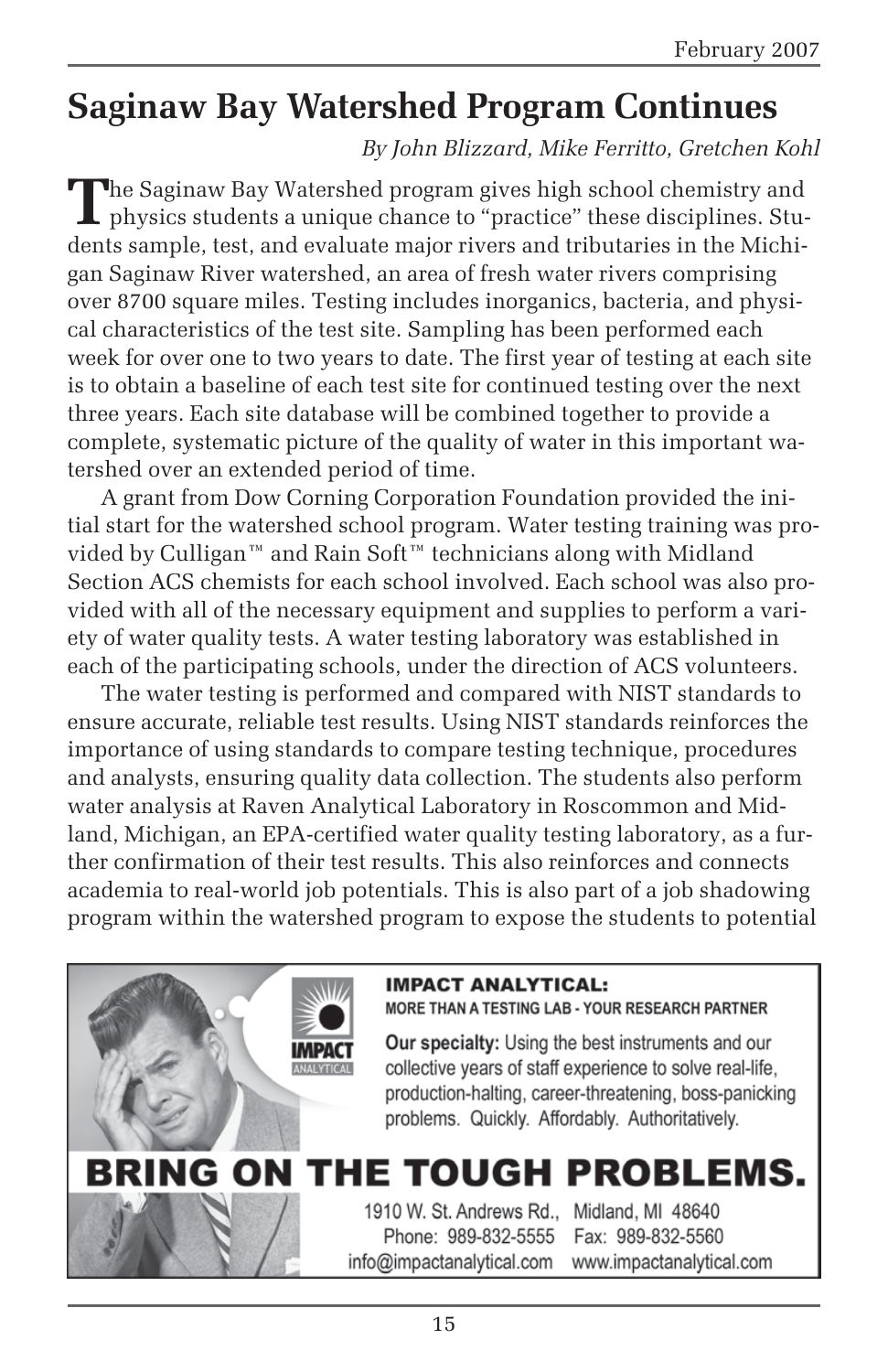employment opportunities available to qualified trained individuals.

The second phase of the program has been initiated with performing a bioanalysis of the aquatic life in the watershed. Students have begun sampling and evaluating the number and type of invertebrates and aquatic life in the watershed test sites. Bacteria testing (E. coli and coliform) has also begun. This analysis is performed in EPAcertified laboratories to ensure safety, safe handling, and disposal of



*Ogemaw Heights High School students displayed posters at the 2006 Central Regional ACS Meeting.*

contaminated water. Already, this analysis has demonstrated significant differences in bacterial contamination of the watershed from the headwater in this basin as it flows down the watershed into the Saginaw Bay. The quality of the water deteriorates significantly as the water travels down the watershed. The water quality at the point source is extremely clean while the water quality at the exit point in the Saginaw Bay is very poor. This analysis also will be compared with the chemistry analysis of the test sites to obtain any correlations between these analyses. A DEQ site survey was also completed by the students for each test site.

The environmental-minded coalition does not stop here. Other private industries, organizations, and civic groups have taken an interest in the program. National City Bank, Dow Corning Corporation, QuadSil Inc., Raven Analytical Laboratories, and the Michigan DEQ have been and are strong supporters of this ACS-led program. Further, a number of additional schools throughout the Midland Section have joined into this watershed program in 2006 and are currently obtaining baselines in additional areas in the Saginaw Bay watershed. Over 150 area students are involved from nine schools within the 8700 square mile watershed.

Students and teachers involved in this program presented posters and formal presentations at the ACS Central Regional Meeting in Frankenmuth, Michigan. Approximately 70 students and teachers at-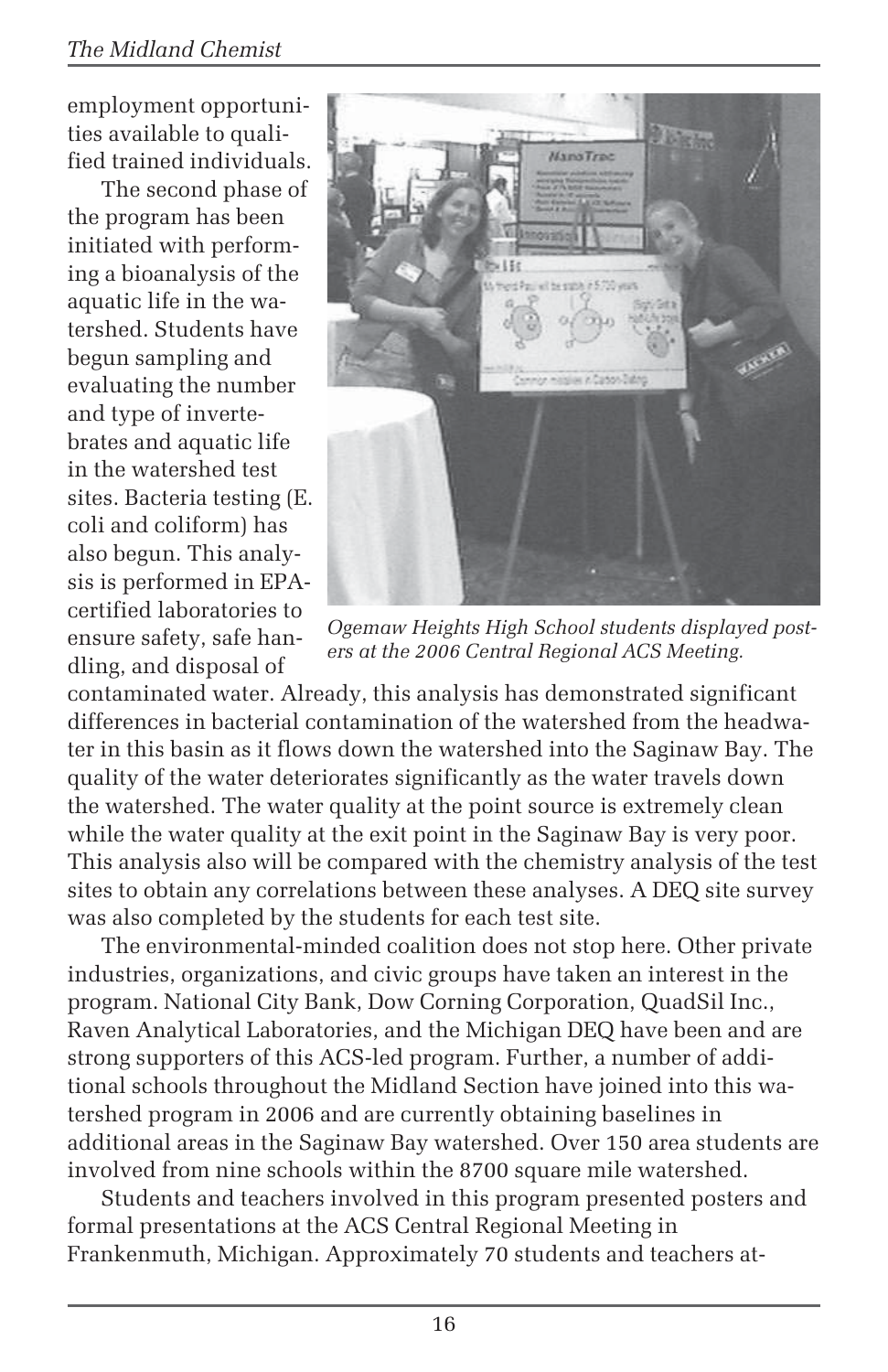tended. Doug Grezeszak, Ogemaw Heights High School chemistry teacher, summed up the CRM experience with "The Ogemaw Heights group benefited greatly from this excursion. It was great to see them in the presentation sounding so confident and knowledgeable. It was also interesting to see them explaining their display to all who would listen and to see them going around and looking at the other displays and coming back to me as a teacher with comments and question. The best experience on a trip my students have ever had."

Chris Owen, Tawas High School chemistry teacher, added, "We had a wonderful time at the conference! The students loved the "hands-on" opportunities and the "Rough Science" video/presentation."

## **In Past Issues of** *The Midland Chemist*

*By Wendell L. Dilling, Midland Section Historian*

- **40 Years Ago This Month**—In *Section to Host National Short-Course*, by R.A. Hickner: "The Midland Section will host a short course sponsored by the National Office on June 5, 6, and 7. The course, 'Chemical Bonding in Organometallic Compounds' will be instructed by Professors Robert West and Paul Treichel of the University of Wisconsin. The course will be taught on the campus of Northwood Institute."
- **30 Years Ago This Month**—In *Where Oh Where Have All the Research Supervisors Gone?* by John A. Schneider: "During the past year, I attended several seminars and technical presentations put on by the American Chemical Society. The attendance at most of these was quite poor. The more amazing fact was that in most cases, except for one or two, there were no group leaders, research managers, or lab directors present."
- **20 Years Ago This Month**—In *Report on 1986 Project SEED Activities*, by Anthony Haag: "Last summer, four area high school students participated in research programs at Saginaw Valley State College and Central Michigan University as part of Project SEED (Summer Educational Experience for the Disadvantaged). This program is organized nationally by the American Chemical Society and 1986 was its 18th year. Its objective is to help expand the career outlook of students from disadvantaged backgrounds."
- **10 Years Ago This Month**—In *From the Chair...*, by Joan Sabourin: "The next big event for our section is the 29th ACS Central Regional Meeting, which will be held May 27–30, 1997, in Midland. The General Co-Chairs are Steven A. Snow (Dow Corning Corp.) and Steve Froelicher (Dow Chemical Co.)."